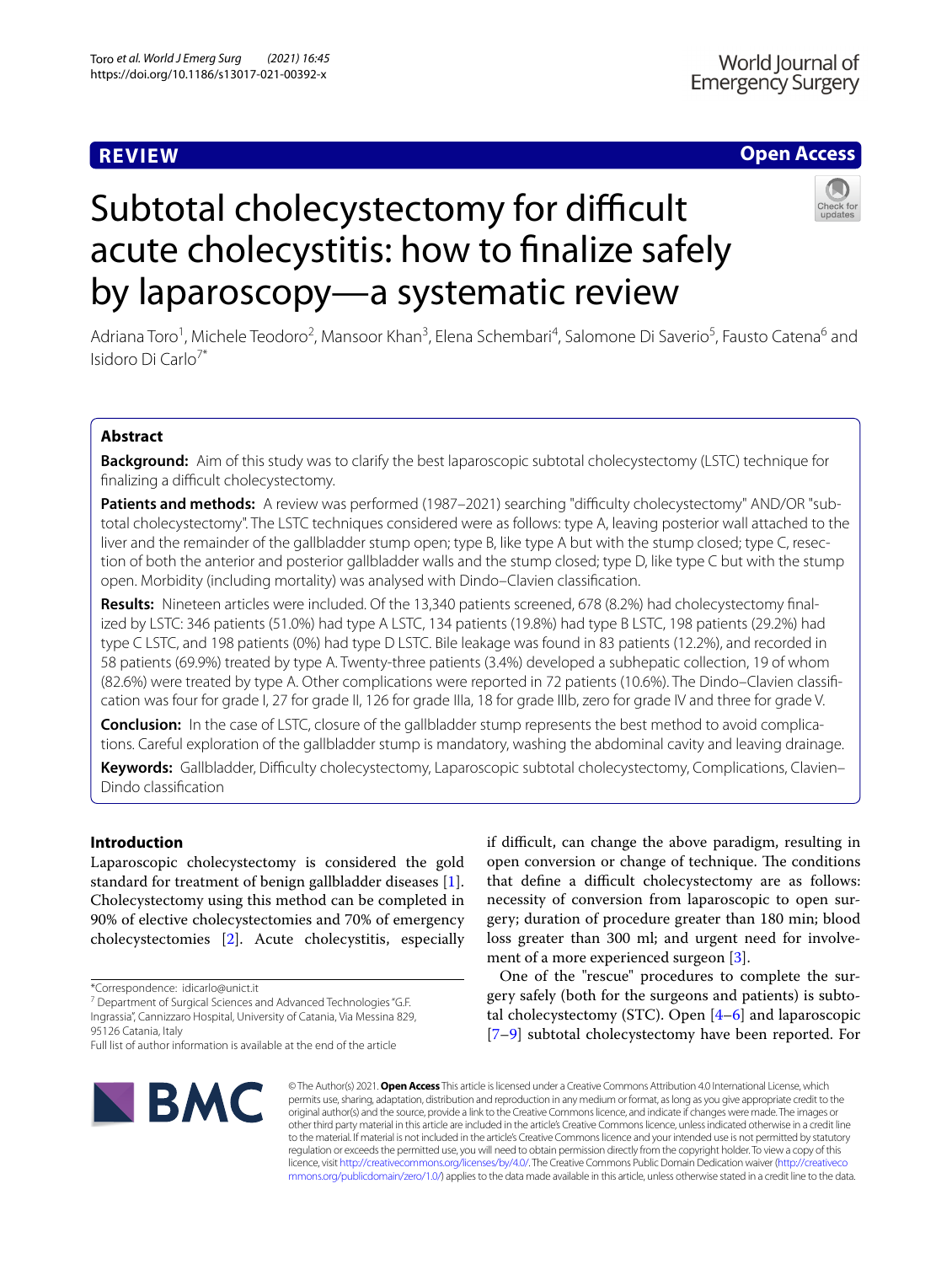many surgeons, this is considered a bail out technique [[10,](#page-8-3) [11](#page-8-4)], and the timing of decision making is crucial to avoid catastrophic complications. The capability to perform STC in laparoscopy is increasingly requested during difficult laparoscopic cholecystectomy. Difficult LC has a risk of BDI from 3 to 5 times higher in laparoscopy than open surgery. In case of operative difficulties of young surgeons mostly trained in laparoscopy the help of senior surgeons is strongly recommended [[12](#page-8-5)].

The purpose of the present study is to clarify how laparoscopic subtotal cholecystectomy may be used to complete a difficult cholecystectomy for acute cholecystitis without serious complications.

## **Patients and methods**

A systematic literature review was performed using the PubMed, Cochrane and Google Scholar databases, in accordance with the PRISMA guidelines [[13\]](#page-8-6), to identify published studies from 1987, the date of the frst published laparoscopic cholecystectomy, through January 2021. The terms used in our research were "difficulty cholecystectomy" AND/OR "subtotal cholecystectomy". All abstracts were read. Systematic reviews, meta-analyses, case reports, letters, articles not written in the English language and articles on animals were excluded. Articles regarding cirrhotic patients, portal hypertension, Mirizzi syndrome, and gallbladder cancer were excluded. Articles in which the type of technique for subtotal cholecystectomy and complications were not carefully described were excluded.

A resident from the Department of Surgical Sciences and Advanced Technologies "G.F. Ingrassia", University of Catania, Cannizzaro Hospital, General Surgery, selected the articles based on the titles and abstracts. A consultant undertook a thorough review of the articles considering the inclusion criteria and verifed the selection.

All retrospective articles in English that analysed the complications of patients treated with laparoscopic subtotal cholecystectomy were included. In the articles in which some of the complications were not reported by the authors, these were considered not reported (NR) and therefore equal to zero.

The inclusion criteria for evaluating the selected articles were the total number of STCs both by open and laparoscopic surgery. The open procedure and the conversion from laparoscopy to open surgery were excluded from the present study.

Finally, all difficult laparoscopic cholecystectomies fnalized by laparoscopic STC were considered.

The techniques used to complete difficult laparoscopic cholecystectomy have been recorded, considering the major techniques reported in the literature: Type A leaves part of the posterior wall attached to the liver, and the remaining gallbladder stump remains open; Type B is similar to A, but the stump is closed; Type C difers from methods A and B because it includes resection of both the anterior and posterior gallbladder walls. In method C, the pouch is closed, and drains are not used routinely compared to other methods; Type D is like Type C but with the stump open [[14](#page-8-7)].

Complications were analytically recorded as early (by 30 days) and as late (more than 30 days). Complications were also analysed using the Dindo–Clavien classifcation [[15\]](#page-8-8). Mortality at 30 days was studied.

### **Results**

Using the terms applied, 3682 publications were identifed. In the frst screening by title and abstract, 3529 articles were excluded because the terms were used in a diferent context, and nine were excluded because they were repeated. One hundred and forty-four articles were reviewed. Of these, 118 were excluded because they did not meet the inclusion criteria, and seven because the authors did not clearly specify the type of technique used. Therefore, a total of 19 articles were included in the review [\[7](#page-8-1)[–10](#page-8-3), [14](#page-8-7), [16–](#page-8-9)[29\]](#page-8-10) (Fig. [1](#page-2-0)).

The total number of patients undergoing cholecystectomy was 13,340 (100%). Of these, 4789 (35.9%) were not analysed by the authors of the related manuscript, and 121 patients (0.9%) underwent open cholecystectomy (OC). Both groups were excluded from the present study. A total of 8430 patients (63.2%) underwent laparoscopic cholecystectomy (LC). Of these last group of patients, 784 (5.9%) had a difficult laparoscopic cholecystectomy for cholecystitis; 106 patients (1.3%) of this last group were converted to open surgery and for this reason excluded from the present study.

Finally, 678 patients (8.0%) had a difficult cholecystectomy completed by subtotal cholecystectomy in laparoscopy, and they represent the core of the study (Table [1](#page-3-0)). The weighted average age was 59.3 years.

The technique used to complete the LSTC was as follows: Type A in 8 articles (40.0%) for a total of 346 patients (51.0%); Type B in 7 articles (35.0%) for a total of 134 patients (19.8%); Type C in 5 articles (25.0%) for a total of 198 patients (29.2%); and Type D had no reported (0%) articles or patients.

The surgical complications are analytically reported in Table [2](#page-4-0).

The major cause for early complications was bile leakage, which was found in 83 patients  $(12.2%)$ . This is frequently reported in Type A with 58 cases (69.9%), followed by Type C with 13 cases (15.6%) and Type B with 12 cases (14.5%). These patients were treated with biliary stent placement by ERCP in 28 patients (33.7%) and in 34 patients (41.0%) with postoperative percutaneous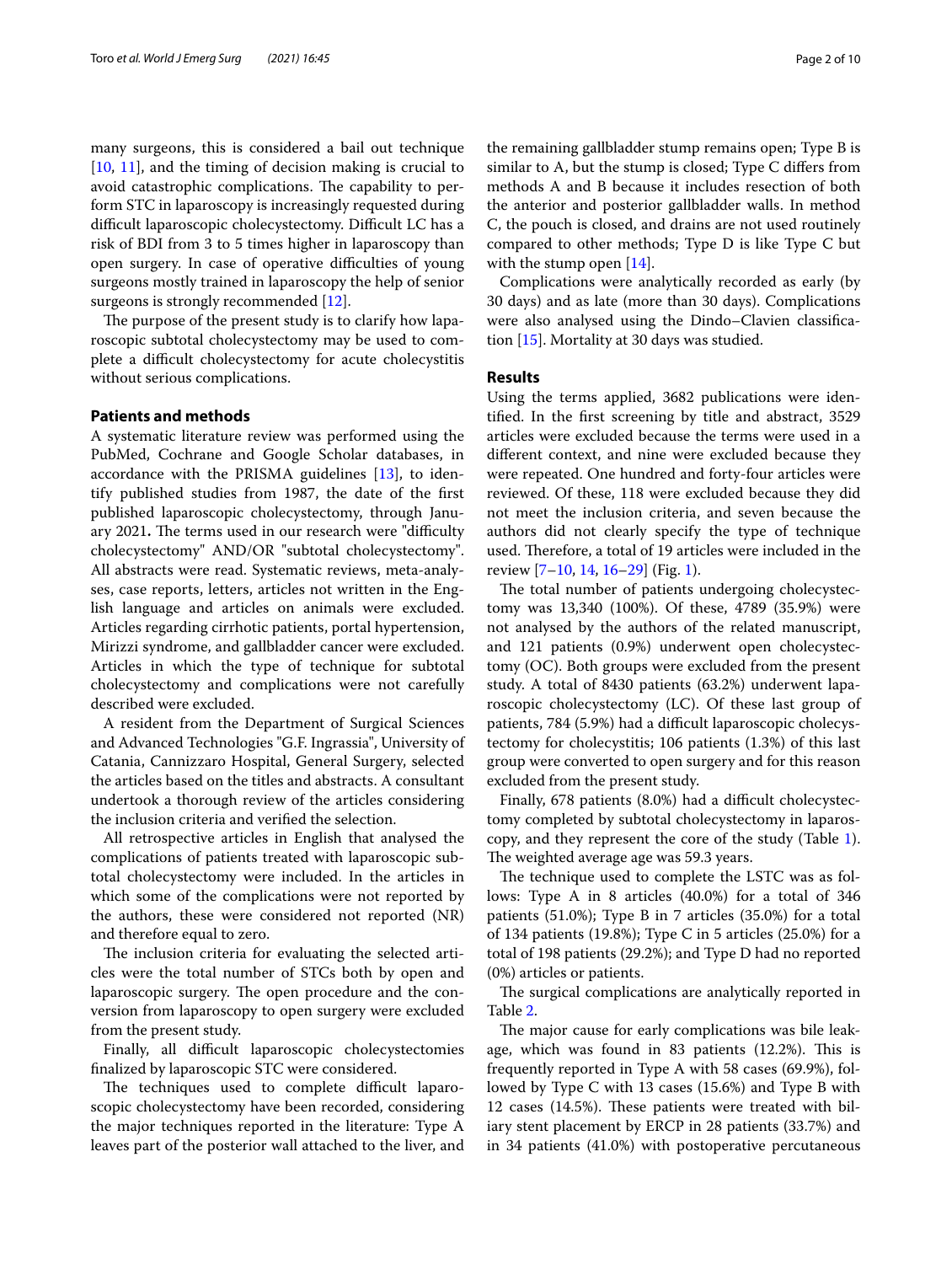

<span id="page-2-0"></span>abdominal drainage, invariably removed after approximately 7 days. In 21 patients (25.3%), biliary leakage resolved spontaneously, usually after a median of 7 days (range of 3–31 days).

Of the 678 patients analysed, 23 patients (3.4%) developed a subhepatic collection. Of these, 19 patients (82.6%) did not require any treatment and the remaining 4 patients (17.4%) underwent radiological drainage. Nineteen patients (82.6%) who developed a subhepatic collection underwent LSTC using technique Type A, 4 patients (17.4%) who developed a subhepatic collection after having the Type B technique, and none of the patients (0%) who developed a subhepatic collection were treated with technique Type C.

Intra-abdominal infections were found in 5 patients  $(0.7%)$ . Three patients underwent reoperation, and all 3 patients were treated with Type A; one patient drained

percutaneously; and one patient was treated with antibiotic treatment and did not need supplementary treatment. Wound infections (including port site infections) were reported in 10 patients (1.5%); they were treated locally by our clinic.

Residual stones in the CBD were found in 18 patients (2.7%), but only 13 cases documented postoperative endoscopic treatment in the 30 days after the procedure. One patient with an infected residual stone underwent a surgical procedure [\[9](#page-8-2)].

In total 47 patients were treated by ERCP; 27 patients (57.4%) that represent the majority of them were treated to position a stent for biliary leak; 13 were treated for CBD stones postoperatively; 5 patients were treated by ERCP but the authors did not specify the position of the stones evaluated; fnally 1 patient was treated late for a biliary stenosis. Of the 13 patients treated by ERCP for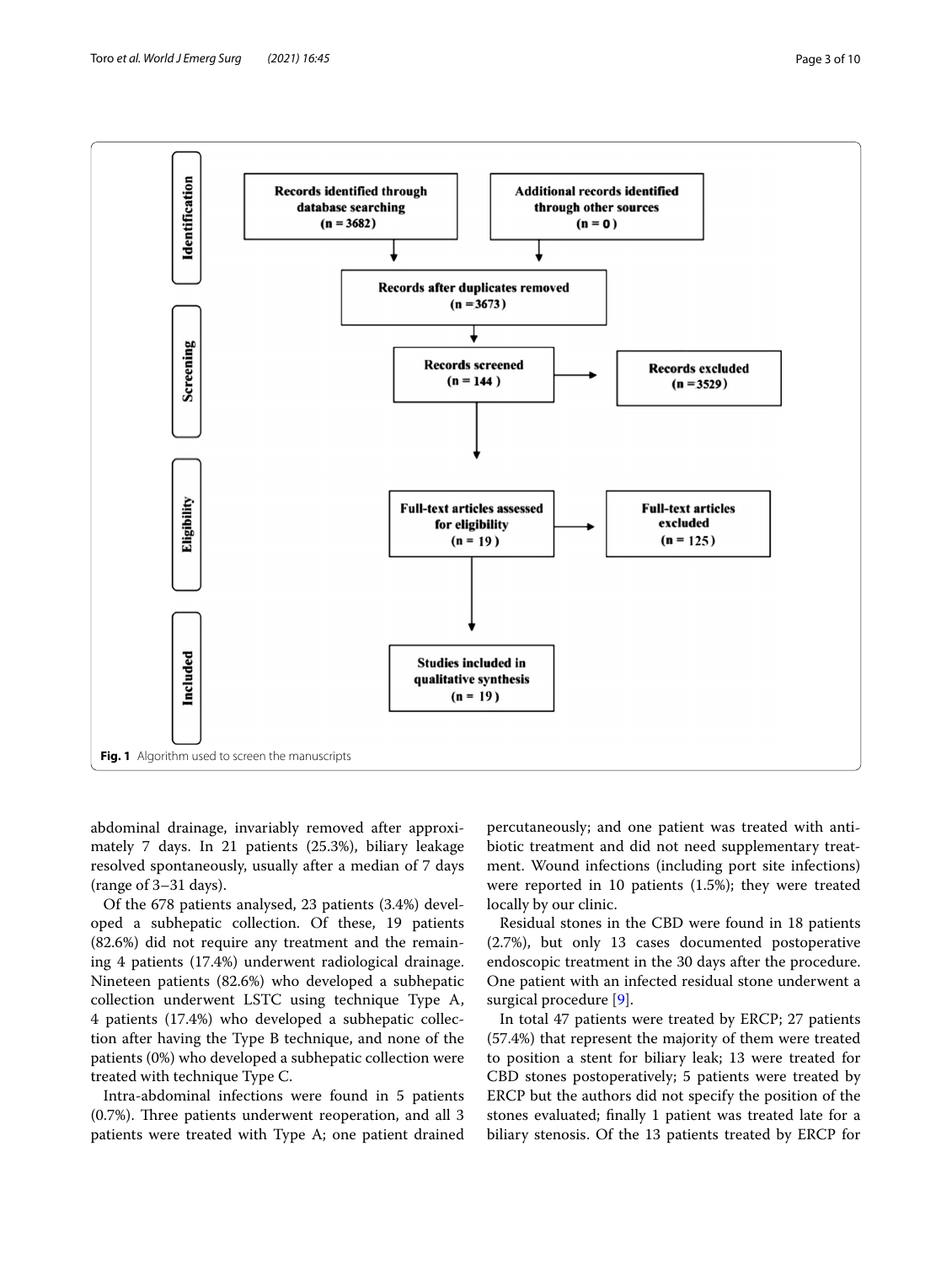| References              | Number of<br>cholecystectomy | Not analysed | Open<br>cholecystectomy | Laparoscopic<br>cholecystectomy | Converted<br><b>LAPARO-OPEN</b> | Subtotal<br>cholecystectomy |
|-------------------------|------------------------------|--------------|-------------------------|---------------------------------|---------------------------------|-----------------------------|
| Michalowski [16]        | 340                          |              |                         | 340                             | 24                              | 29                          |
| Ransom [17]             | 125                          | 125          |                         |                                 |                                 | 8                           |
| Chowbey [18]            | 1680                         |              |                         | 1680                            | 3                               | 53                          |
| Beldi [9]               | 345                          |              |                         | 345                             | 21                              | 37                          |
| Sinha [19]              | 889                          | 889          |                         |                                 |                                 | 28                          |
| Horiuchi [20]           | 285                          |              |                         | 285                             |                                 | 25                          |
| Philips [21]            | 1917                         |              |                         | 1917                            |                                 | 26                          |
| Hubert [22]             | 552                          |              | 52                      | 500                             |                                 | 39                          |
| Jeong [7]               | 1069                         | 951          | 38                      | 80                              |                                 | 26                          |
| Kuwabara [23]           | 246                          |              |                         | 246                             |                                 | 26                          |
| Kulen <sup>[8]</sup>    | 80                           |              |                         | 80                              | 40                              | 40                          |
| Harilingam [24]         | 993                          |              | 14                      | 979                             | 13                              | 64                          |
| Shin [25]               | 1107                         | 21           |                         | 1086                            |                                 | 51                          |
| Abdallah [26]           | 373                          |              | 2                       | 371                             | 3                               | 65                          |
| Matsumura [27]          | 427                          |              | 15                      | 412                             | $\mathbf{1}$                    | 12                          |
| Ozcinar <sup>[10]</sup> | 200                          | 200          |                         |                                 |                                 | 5                           |
| Abdelrahim [14]         | 109                          |              |                         | 109                             |                                 | 17                          |
| Kohga <sup>[28]</sup>   | 290                          | 290          |                         |                                 | $\mathbf{1}$                    | 42                          |
| Slater [29]             | 2313                         | 2313         |                         |                                 |                                 | 85                          |
| Total                   | 13,340                       | 4789         | 121                     | 8430                            | 106                             | 678                         |
| Percentage (%)          | 100                          | 35.9         | 0.9                     | 63.2                            | 1.3                             | 8.0                         |

<span id="page-3-0"></span>**Table 1** Articles analysed in the literature to obtain the total number of STLC cases studied

CBD postoperatively stones, the authors did not specify if the stones were present preoperatively. Therefore, we cannot determine if there was migration of the stones during LSTC (Table [3\)](#page-5-0).

Only one case of minor bile duct injury repaired intraoperatively (Bismuth Type I) was reported.

Other types of complications are described in Table [2](#page-4-0).

Finally, 1 patient (0.1%) with common duct biliary stenosis [\[8](#page-8-11)] was reported as a late complication; port hernias were found in 8 patients (1.2%).

The Clavien–Dindo classification  $[15]$  $[15]$  $[15]$  revealed that there were four grade I, 27 grade II, 126 grade IIIa, 18 grade IIIb, no grade IV and 3 grade V outcomes (Table [4](#page-5-1)).

Mortality at 30 days was recorded in three patients (0.4%). Two patients died due to myocardial infarction after the procedure, and one patient died due to HIVrelated complications. All three patients died during the hospitalization.

## **Discussion**

In recent years, there has been an increase in the LC rate, which went from 71.9% in 2003 to 86% in 2014. There was a corresponding increase in LSTC rates, which went from 0.12 to 0.28% [[30](#page-8-12)]. As reported in the literature, in cases in which it is not possible to complete a laparoscopic subtotal cholecystectomy due to advanced fbrosis and infammation, conversion to the open technique is preferable  $[31, 32]$  $[31, 32]$  $[31, 32]$  $[31, 32]$ . All young surgeons mainly trained in laparoscopy have to consider it.

The incidence of difficult cholecystitis reported in the literature is 10–15% of the total cases of acute calcu-lous cholecystitis [\[33](#page-8-15)]. This discrepancy depends on the method used to classify the difficulty of the surgical procedure. The major reasons to classify a cholecystectomy as difficult are the severity of the disease, the presence of adhesions with consequent anatomical alteration, the laparoscopic experience of the surgeon and the devices available for surgical treatment [[34\]](#page-8-16). Severe infammation of Calot's triangle can produce fbrosis with alteration of all anatomic landmarks and consequent risk of iatrogenic injury to the common hepatic duct, the common bile duct and the cystic duct [[35](#page-8-17)[–37](#page-8-18)]. According to the Tokyo 2018 guidelines, the degree of severity of acute cholecystitis correlates with an increased risk of bile duct injury (BDI) [[35\]](#page-8-17). BDI leads to increased hospital costs and mortality rates and can require liver resection or even liver transplantation [\[35\]](#page-8-17).

Various techniques have been reported in the literature to avoid BDI: obtaining a critical view of safety (CVS) [\[38\]](#page-8-19), identifying Rouvière's sulcus [\[39\]](#page-8-20), performing intraoperative cholangiogram (IOC) [\[40](#page-8-21)], performing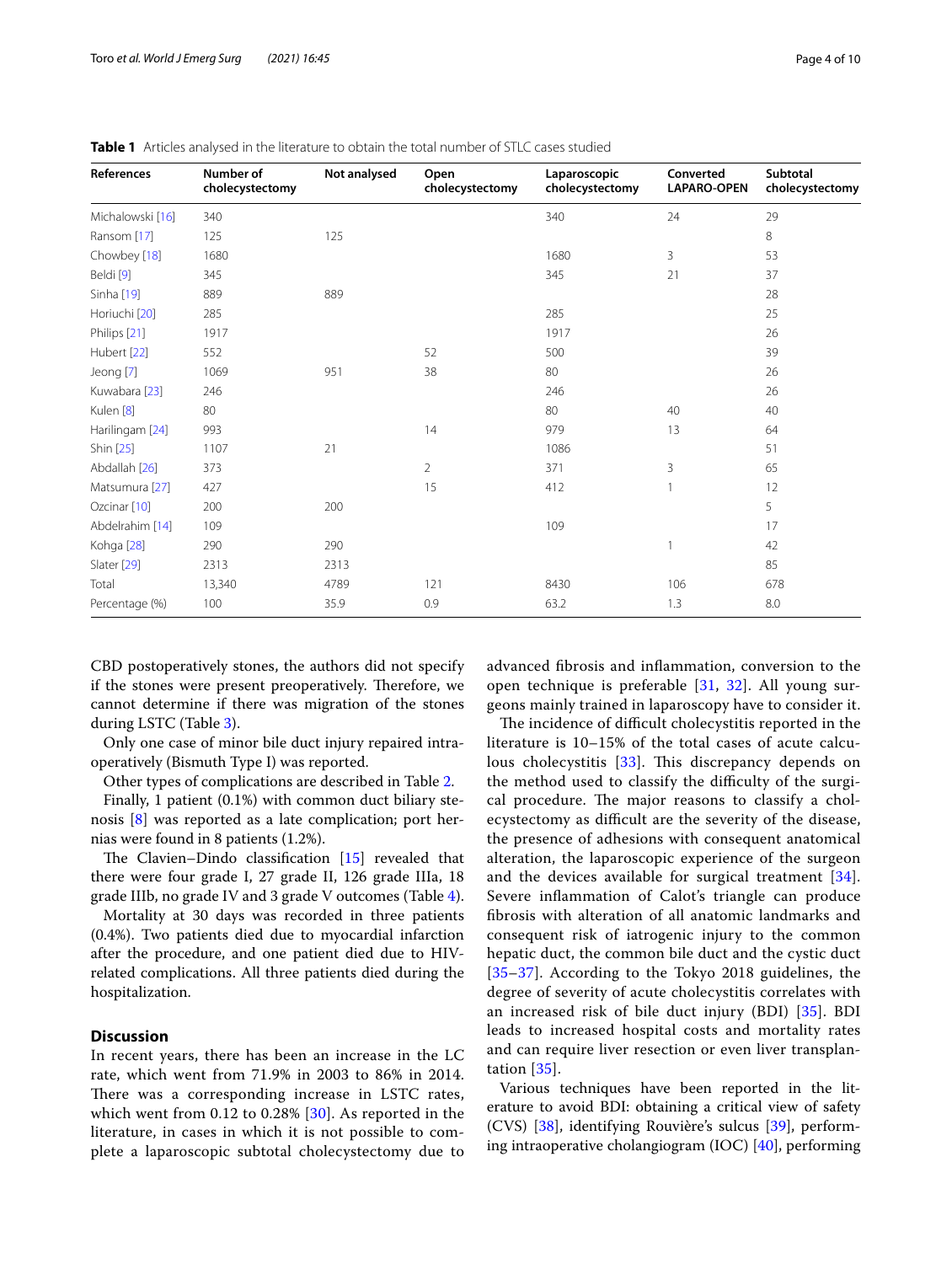<span id="page-4-0"></span>

| ١                    |
|----------------------|
|                      |
| ١                    |
| ١                    |
|                      |
| こうりょうりょう りょうりょく<br>١ |
|                      |
|                      |
|                      |
| ١                    |
|                      |
|                      |
|                      |
|                      |
| $+20225$             |
|                      |
|                      |
|                      |
|                      |
| ١                    |
|                      |
|                      |
| j                    |
|                      |
|                      |
|                      |
|                      |
|                      |
|                      |
|                      |

| Table 2 Postoperative complications of STLC |                          |          |                  |                             |            |                           |                       |                    |                                  |                    |                    |                     |                         |
|---------------------------------------------|--------------------------|----------|------------------|-----------------------------|------------|---------------------------|-----------------------|--------------------|----------------------------------|--------------------|--------------------|---------------------|-------------------------|
| References                                  | No LSC                   | Type     |                  | Postoperative complications |            |                           |                       |                    |                                  |                    |                    |                     |                         |
|                                             |                          |          | Early compliance |                             |            |                           |                       |                    |                                  |                    | Late complications |                     |                         |
|                                             |                          |          | Bile leak        | postoperative<br>ERCP       | Other      | Subhepatic<br>collections | <b>Residual stone</b> | infection<br>Wound | abdominal<br>infection<br>Intra- | Haemorrhage        | Port hernia        | <b>CBD</b> Stenosis | at 30 days<br>Mortality |
| Michalowski [16]                            | 29                       | $\bf{m}$ |                  |                             | 0          | 4                         |                       |                    |                                  |                    |                    |                     |                         |
| Ransom [17]                                 | $\infty$                 | $\infty$ |                  |                             |            |                           |                       |                    |                                  |                    |                    |                     | $\circ$                 |
| Chowbey [18]                                | 53                       |          | $\sim$           |                             |            |                           |                       | 4                  |                                  |                    |                    |                     |                         |
| Beldi [9]                                   | $\sqrt{3}$               | ⋖        | 33               | $\overline{\phantom{0}}$    | $\sim$     | $\frac{\infty}{2}$        | $\sim$                |                    |                                  |                    | $\sqrt{2}$         |                     |                         |
| Sinha [19]                                  | $28$                     | $\prec$  | $\cup$           | $\sim$                      |            |                           |                       |                    |                                  |                    |                    |                     | $\circ$                 |
| Horiuchi [20]                               | 25                       | $\infty$ |                  |                             |            |                           |                       |                    | $\circ$                          | $\circ$            |                    |                     |                         |
| Philips [21]                                | 26                       | $\prec$  | 4                | $\sqrt{ }$                  | $\sim$     |                           |                       |                    |                                  |                    | $\sim$             |                     |                         |
| Hubert [22]                                 | 39                       | $\prec$  |                  | $\sim$                      | $\sqrt{ }$ |                           | $\sim$                |                    |                                  |                    |                    |                     | $\circ$                 |
| Jeong [7]                                   | $\frac{26}{5}$           | $\prec$  | $\circ$          |                             |            |                           | $\circ$               | $\circ$            | $\circ$                          | $\circ$            |                    |                     | $\circ$                 |
| Kuwabara [23]                               | 26                       | $\infty$ | $\circ$          |                             |            |                           | $\overline{ }$        | $\circ$            | $\circ$                          | $\circ$            |                    |                     |                         |
| Kulen [8]                                   | $\ominus$                | $\prec$  |                  |                             |            |                           | $\circ$               | $\circ$            | $\circ$                          | $\circ$            |                    |                     | $\circ$                 |
| Harilingam [24]                             | $\mathcal{R}$            | ◡        |                  | $\circ$                     |            |                           | $\infty$              |                    |                                  |                    |                    |                     |                         |
| Shin [25]                                   | $22$                     | ◡        | 4                |                             |            |                           |                       | $\circ$            |                                  |                    |                    |                     | $\circ$                 |
|                                             | 29                       | $\infty$ | $\circ$          |                             |            |                           |                       | $\circ$            |                                  |                    |                    |                     | $\circ$                 |
| Abdallah [26]                               | $65$                     | $\prec$  | $\circ$          |                             |            |                           |                       | $\infty$           | $\circ$                          |                    |                    |                     | $\circ$                 |
| Matsumura [27]                              | $\overline{2}$           | $\infty$ |                  | $\sim$                      |            |                           |                       |                    | $\circ$                          |                    |                    |                     | $\circ$                 |
| Ozcinar [10]                                | $\sqrt{2}$               | $\infty$ | $\circ$          |                             |            |                           | $\overline{ }$        | $\circ$            | $\circ$                          | $\circ$            |                    |                     | $\circ$                 |
| Abdelrahim [14]                             | $\overline{\phantom{0}}$ | $\cup$   | $\circ$          |                             |            |                           | $\overline{ }$        | $\circ$            | $\circ$                          |                    |                    |                     |                         |
| Kohga <sub>[28]</sub>                       | 42                       | $\cup$   | 4                | $\sim$                      | $\sim$     |                           | $\sim$                |                    |                                  |                    |                    |                     | $\circ$                 |
| Slater [29]                                 | 85                       | $\prec$  | $\frac{8}{1}$    | $\frac{5}{1}$               | $\infty$   | $\infty$                  | $\sim$                |                    |                                  |                    |                    |                     |                         |
| Total                                       | 678                      |          | 83               | $\overline{4}$              | 26         | 23                        | $\approx$             | $\supseteq$        | 5                                |                    | $\infty$           | $\overline{ }$      | $m \quad Q$             |
| Percentage (%)                              | 100                      |          | 12.2             | 6.9                         | 3.8        | $\overline{3.4}$          | 2.7                   | $\frac{5}{1}$      | $\overline{0}$                   | $\overline{\circ}$ | $\overline{c}$     | $\overline{\circ}$  |                         |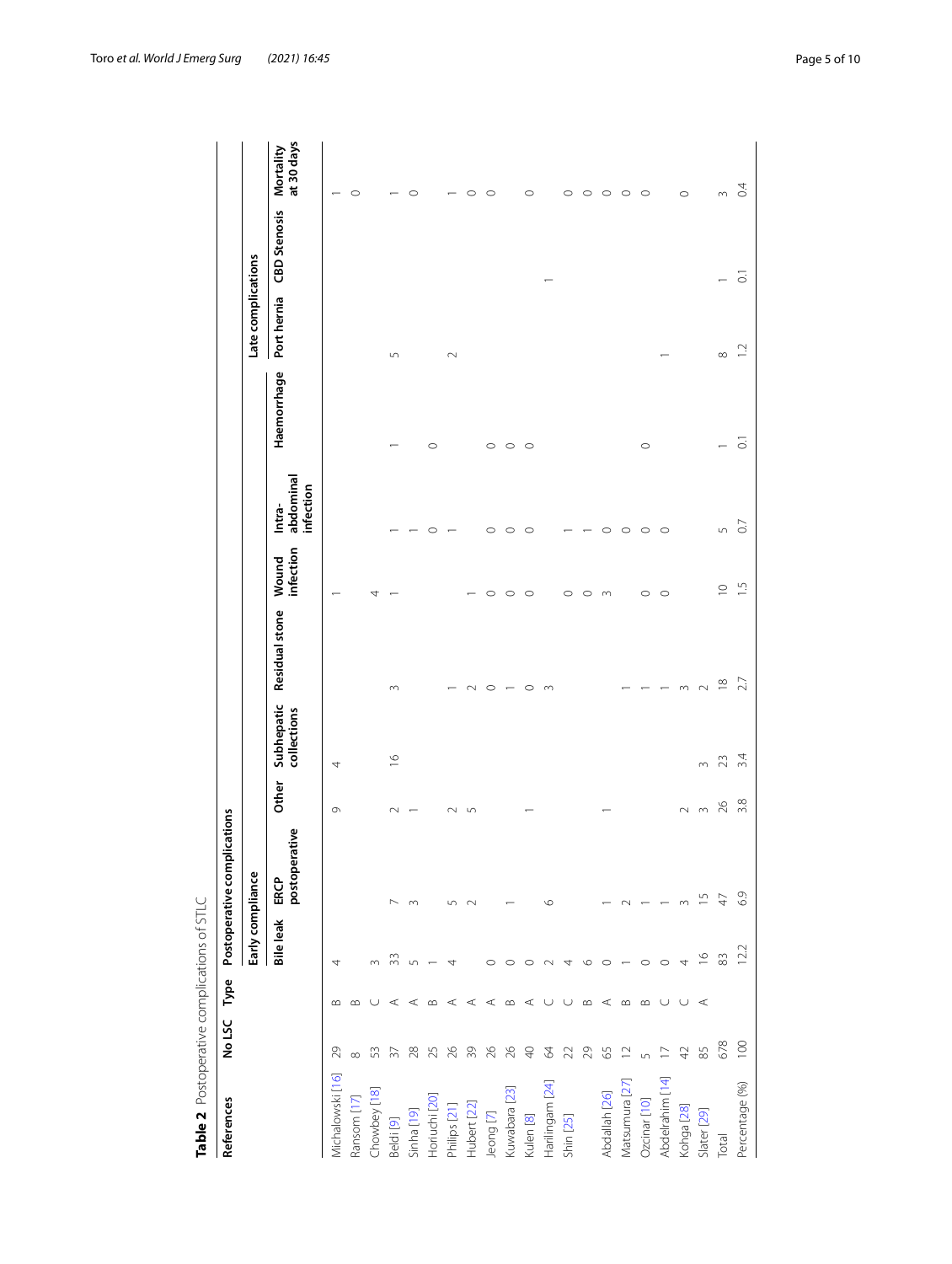| References              | Type | <b>Bile leak</b> |                |                 |      |                      | <b>Subhepatic collections</b> |                 |    | <b>ERCP</b> postoperative         |                |                |
|-------------------------|------|------------------|----------------|-----------------|------|----------------------|-------------------------------|-----------------|----|-----------------------------------|----------------|----------------|
|                         |      | Number           | <b>Nothing</b> | <b>Drainage</b> |      | Stent Number Nothing |                               | <b>Drainage</b> |    | Number Residual stone Stent Other |                |                |
| Michalowski [16]        | B    | 4                | 3              | 1               |      | $\overline{4}$       | $\overline{2}$                | 2               |    |                                   |                |                |
| Ransom [17]             | B    |                  |                |                 |      |                      |                               |                 |    |                                   |                |                |
| Chowbey [18]            | C    | 3                |                | 3               |      |                      |                               |                 |    |                                   |                |                |
| Beldi [9]               | Α    | 33               |                | 29              | 4    | 16                   | 15                            | $\overline{1}$  | 7  | 3                                 | $\overline{4}$ |                |
| Sinha [19]              | Α    | 5                | $\overline{2}$ |                 | 3    |                      |                               |                 | 3  |                                   | 3              |                |
| Horiuchi [20]           | B    |                  |                |                 |      |                      |                               |                 |    |                                   |                |                |
| Philips [21]            | Α    | $\overline{4}$   |                |                 | 4    |                      |                               |                 | 5  |                                   | $\overline{4}$ |                |
| Hubert [22]             | Α    |                  |                |                 |      |                      |                               |                 | 2  | $\overline{2}$                    |                |                |
| Jeong [7]               | Α    |                  |                |                 |      |                      |                               |                 |    |                                   |                |                |
| Kuwabara [23]           | B    |                  |                |                 |      |                      |                               |                 |    | 1                                 |                |                |
| Kulen <sup>[8]</sup>    | Α    |                  |                |                 |      |                      |                               |                 |    |                                   |                |                |
| Harilingam [24]         | C    | 2                |                |                 | 2    |                      |                               |                 | 6  | 3                                 | $\overline{2}$ |                |
| Shin [25]               | C    | $\overline{4}$   | 3              |                 |      |                      |                               |                 |    |                                   |                |                |
|                         | B    | 6                | 5              |                 |      |                      |                               |                 |    |                                   |                |                |
| Abdallah [26]           | A    |                  |                |                 |      |                      |                               |                 |    |                                   |                |                |
| Matsumura [27]          | B    | 1                | 1              |                 |      |                      |                               |                 | 2  |                                   |                |                |
| Ozcinar <sup>[10]</sup> | B    |                  |                |                 |      |                      |                               |                 |    |                                   |                |                |
| Abdelrahim [14]         | C    |                  |                |                 |      |                      |                               |                 |    |                                   |                |                |
| Kohga <sup>[28]</sup>   | C    | $\overline{4}$   | $\overline{4}$ |                 |      |                      |                               |                 | 3  | 3                                 |                |                |
| Slater [29]             | Α    | 16               | 3              |                 | 13   | 3                    | $\overline{2}$                | $\overline{1}$  | 15 | 2                                 | 13             |                |
| Total                   |      | 83               | 21             | 34              | 28   | 23                   | 19                            | $\overline{4}$  | 47 | 18                                | 27             | $\overline{2}$ |
| Percentage (%)          |      |                  | 25.3           | 41.0            | 33.7 |                      | 82.6                          | 17.4            |    | 38.3                              | 57.4           | 4.3            |

## <span id="page-5-0"></span>**Table 3** Major complications reported using STLC

<span id="page-5-1"></span>**Table 4** Complications using Dindo–Clavien classifcation

| Grades           | <b>Definition</b>                                                                                                                                                                                                                                                                                                                                                             | <b>PZ</b> |
|------------------|-------------------------------------------------------------------------------------------------------------------------------------------------------------------------------------------------------------------------------------------------------------------------------------------------------------------------------------------------------------------------------|-----------|
| Grade I          | Any deviation from the normal postoperative course without the need for pharmacological treatment or surgical,<br>endoscopic and radiological interventions. Allowed therapeutic regimens are as follows: drugs as antiemetics,<br>antipyretics, analgetics, diuretics and electrolytes and physiotherapy. This grade also includes wound infections<br>opened at the bedside | 4         |
| Grade II         | Requiring pharmacological treatment with drugs other than such allowed for grade I complications. Blood transfu- 27<br>sions and total parenteral nutrition are also included                                                                                                                                                                                                 |           |
| Grade III        | Requiring surgical, endoscopic or radiological intervention                                                                                                                                                                                                                                                                                                                   |           |
| Illa             | Intervention not under general anaesthesia                                                                                                                                                                                                                                                                                                                                    | 126       |
| III <sub>b</sub> | Intervention under general anaesthesia                                                                                                                                                                                                                                                                                                                                        | 18        |
| Grade IV         | Life-threatening complication (including CNS complications) * requiring IC/ICU-management                                                                                                                                                                                                                                                                                     |           |
| IVa              | Single organ dysfunction (including dialysis)                                                                                                                                                                                                                                                                                                                                 |           |
| IVb.             | Multiorgan dysfunction                                                                                                                                                                                                                                                                                                                                                        |           |
| Grade V          | Death of a patient                                                                                                                                                                                                                                                                                                                                                            | 3         |

intraoperative fuorescent cholangiogram using indocyanine green [\[41](#page-8-34)], and converting to an open procedure [[7\]](#page-8-1).

CVS is a method of identifying cystic structures (cystic artery and cystic duct) described by Strasberg. The term "CVS" was first coined in 1995  $[42]$  $[42]$  $[42]$ . Three requirements are needed for CVS: 1) Calot's triangle must be cleared of fatty and fbrous tissue without exposing the common bile duct and the common hepatic duct, 2) the lower third of the gallbladder must be separated from the liver to expose plaque cysts, and 3) only two structures need to enter the gallbladder.

Rouvière's sulcus (RS), also called incisura hepatis dextra or Gans incisura, is a cleft in the liver that is located anterior to segment 1. The cystic duct and the cystic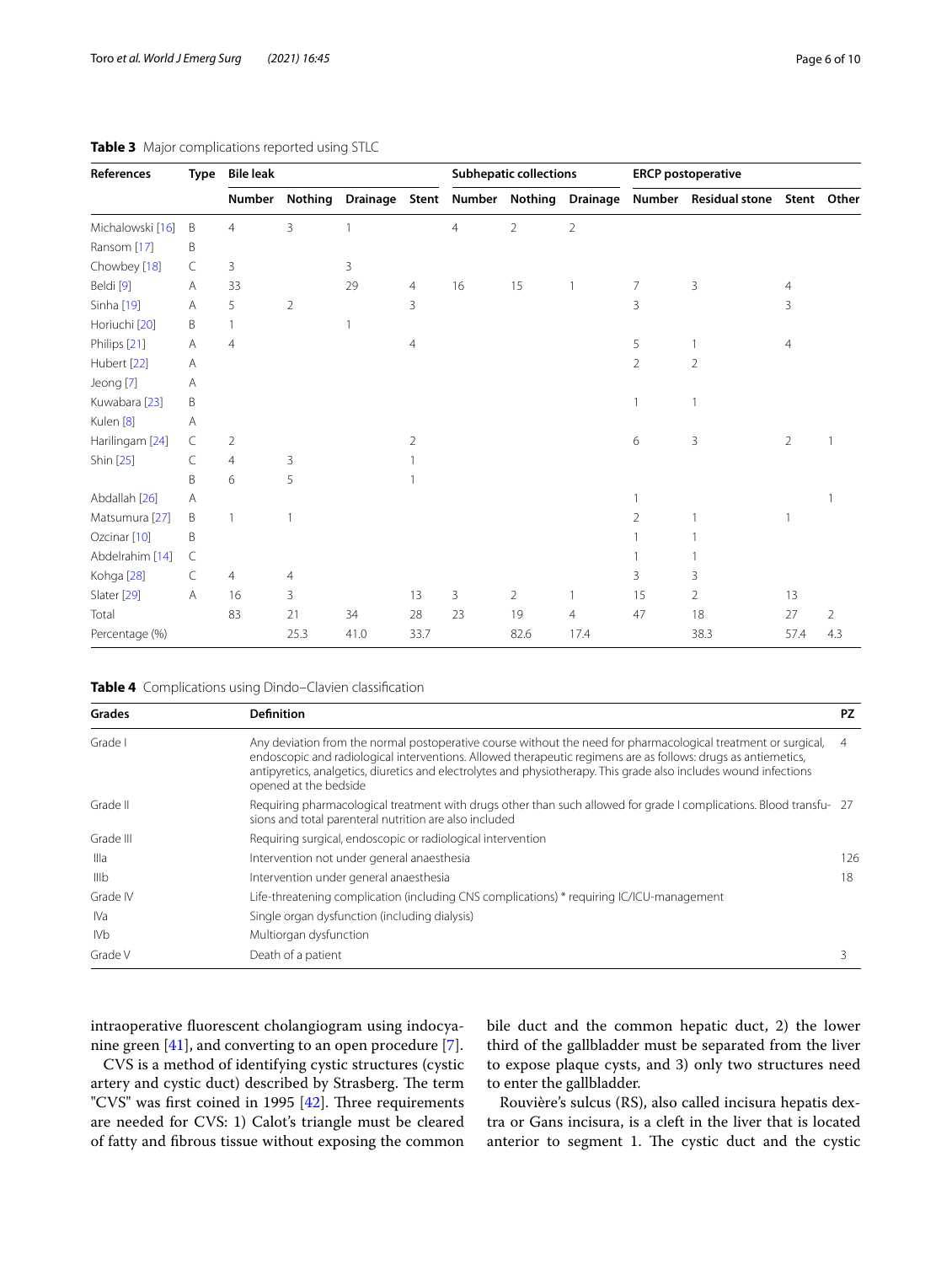artery are located antero-superior to the sulcus, while the common bile duct is located under the sulcus [[43\]](#page-8-36).

Intraoperative cholangiography, by means of the transcystic infusion of contrast medium, allows the identifcation of the stones and the anatomy of the biliary system. Mirizzi described it for the frst time in 1931 [[44](#page-8-37)].

The intraoperative fluorescent cholangiogram using indocyanine green intravenously 30 min before the surgical procedure allows fuorescent images of the biliary system to be obtained [\[45\]](#page-8-38).

A meta-analysis was recently published in which the use of indocyanine green fuorescent cholangiography (FC) during surgery considerably reduces bile duct lesions and conversion rates in open surgery compared to white light cholecystectomy alone [\[46\]](#page-8-39), but no comparative studies are available. The cost of FC is less expensive in relation to IOC, on the opposite IOC is more available in country hospital in relation to FC [[47](#page-8-40)].

All these methods permit the completion of a procedure without the risk of complications that can be detrimental to patients throughout their lives. However, when none of these techniques can be used for safety concerns, then Calot's triangle should not be approached, and thus, subtotal cholecystectomy must be performed.

In 1950, the partial cholecystectomy technique was described in which three-quarters of the gallbladder was removed, leaving a portion of the posterior wall attached to the liver without electrocoagulating the mucosa. The cystic duct was not closed [\[48\]](#page-8-41). In 1985, the subtotal cholecystectomy technique was modifed: the posterior wall of the gallbladder was left attached to the liver, and the cystic duct was closed with a purse-string technique [[49\]](#page-8-42).

Currently, the most reputed method to solve this problem is subtotal cholecystectomy removing both the anterior and posterior walls with suturing of the infundibulum. This method is reported for open, open converted or laparoscopic procedures [[6](#page-8-0), [8](#page-8-11), [50\]](#page-8-43). A diferent method called partial cholecystectomy consists of resection of the fundus [[48,](#page-8-41) [51](#page-8-44)], but it has been abandoned for the complications reported [[52\]](#page-8-45).

Articles with a limited number of patients report that subtotal cholecystectomy is associated with a reduction in bile duct injuries and conversion rate but report an increase in bile leaks and retained stones that require reintervention [\[9](#page-8-2), [52\]](#page-8-45). ERCP can be applied not only in cases of biliary leakage but also for clearance of the biliary tract from residual stones, which can increase the common bile duct pressure and favour leakage from the cystic duct, especially if left open. These two complications were solved using ERCP in 95% of the population [[53,](#page-8-46) [54](#page-9-0)]. Early or late, this procedure can be applied for stenosis of the biliary tract post cholecystectomy.

Biliary leakage represents the most frequent complication of incomplete resection of the gallbladder wall in cases of difficult acute cholecystectomy treated with subtotal cholecystectomy. This complication is rarely fatal but requires correct treatment. If bile leakage does not stop spontaneously seven days postoperatively, the possible treatments are endoscopic biliary sphincterotomy [[55\]](#page-9-1), endoscopic plastic stent [\[54](#page-9-0)], and a fully covered self-expanding metal stent [[54\]](#page-9-0).

The method that has the majority of these complications is subtotal cholecystectomy Type A, probably because the posterior wall remains attached to the liver and the remnant anterior wall is left open. Additionally, Types B and C have a possibility of this complication but with lower percentage. This is likely due to staplers being used on walls that are thickened due to infammation. To try to reduce postoperative fstulas after fenestrating, the omental plugging technique (OPT) was developed in 2011. This technique consists of placing a piece of omentum on the stump of the gallbladder to prevent the leakage of bile, but in effect, the results are ineffective  $[6, 56]$  $[6, 56]$  $[6, 56]$  $[6, 56]$ . In our study, it was well clarifed that leaving the wall of the gallbladder open was the major risk for biliary leak complications. As a result, this technique should be the last resort for treating these patients. Of course, ERCP or the positioning of a stent may treat all kinds of biliary leaks, but this represents an increased cost and a poorer quality of life for patients who need to visit outpatient clinics for a period of time.

Subhepatic collections are usually described as a noninfective fuid collection, but an abscess can also be present. Some of these collections can be resorbed without any clinical signs or complications. In our study, it was well demonstrated that these complications are strictly related to the gallbladder wall being left open. When this procedure is applied, it becomes mandatory to drain the abdomen at the end of the surgical procedure. First to avoid more complications and second to understand the patient's needs and timing for treatment. Abdominal drainage after difficult laparoscopic cholecystectomy prevents abdominal fuid collection, its infectious process and the consequent treatment with increase in hospitalization, costs and deterioration of patient quality of life [[22\]](#page-8-27).

A small number of patients who underwent drainage developed a subhepatic collection because drainage was likely removed early. When a subhepatic collection is formed, a radiological intervention is needed, and in most difficult cases, reoperation may also be necessary.

Intra-abdominal infection in cases of difficult cholecystectomies depends on the preoperative situation and the intraoperative status. Intraoperatively, it is of the utmost importance to wash and clean at the end of the procedure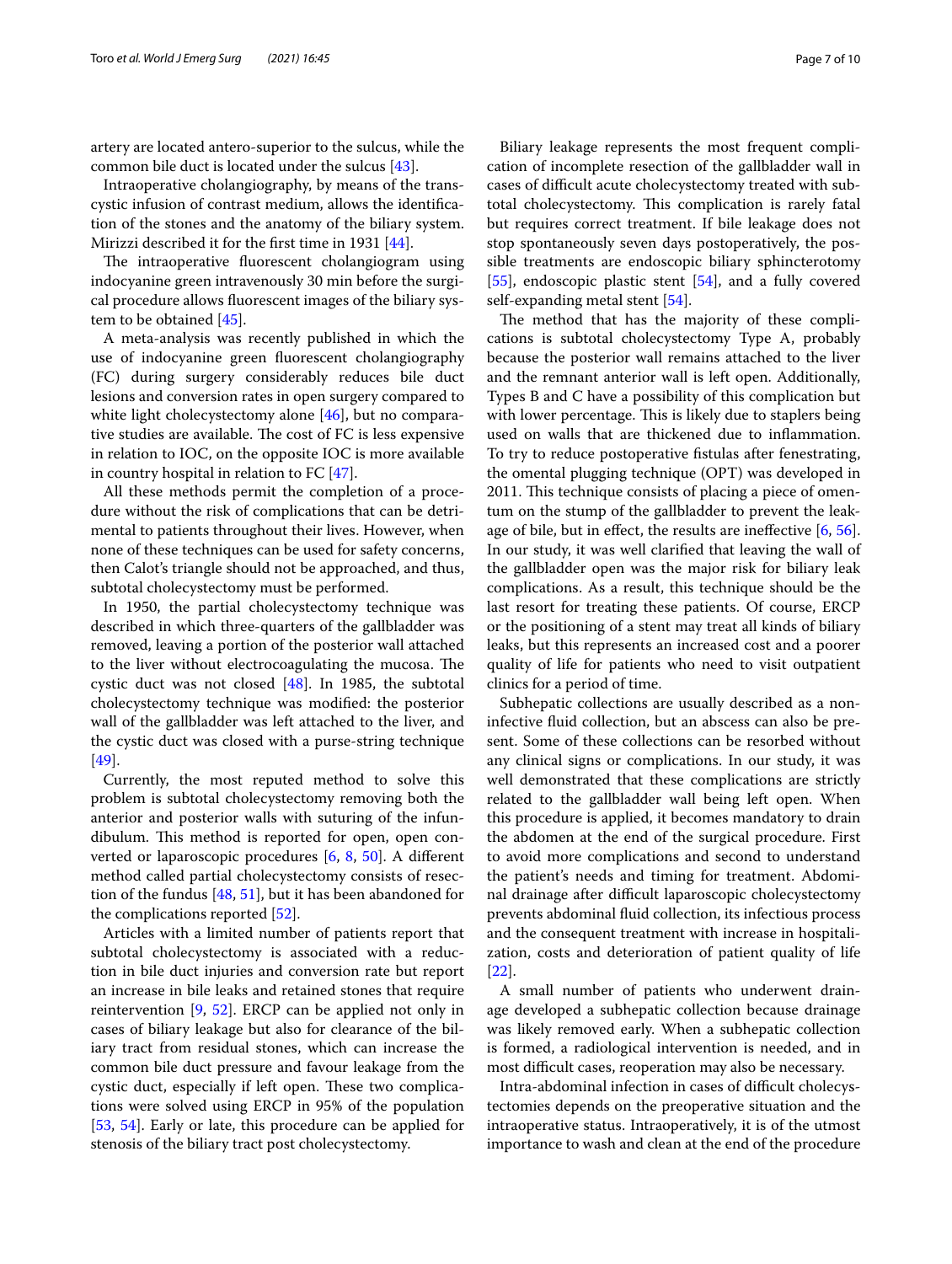and to position appropriate drainage to mitigate any collections and consequent infection. In patients with intraabdominal infection or subhepatic collections, the quality of life can also be modifed.

Haemorrhage can occur when the wall is infamed. In this case, the posterior wall probably has to be left in place when applying technique B, which is safe both for leakage and bleeding.

Wound infection is strictly related to free bile in the abdomen due to the difficulty of the procedure. This can occur due to contact between trocar extraction and wound infection. This complication is not related to the diferent methods of subtotal cholecystectomy.

Residual stones are usually found postoperatively in the common bile duct. These stones can migrate during the procedure or be concomitant with infammation of the gallbladder. In the present study, the number of patients who preoperatively sufered from common bile duct stones was not reported. Usually, ERCP resolves the problem defnitively. Residual stones can also remain in the stump when both the anterior and posterior walls are sutured. It is of utmost importance during the procedure to explore the remnant cavity before suturing. If the cystic duct can be cannulated, intraoperative cholangiography can be performed, and if small stones are identifed in the cystic duct, tentative elimination of these small stones with low-pressure irrigation of the cystic duct must be performed [\[14](#page-8-7)]. Furthermore, a large residual stump of the gallbladder can recreate the lumen, and therefore, new stones can form.

Bile duct injuries can be a signifcant complication in this type of surgery. Prevention of the lesions with conversion from laparoscopic to open, or the opinion of older surgeon in case of difficulties is strongly recommended. BDI recognized and repaired intraoperatively can improve immediate and late results [[57](#page-9-3)].

Mortality is a very rare complication. In our research, only a few cases have been reported but for a cause unrelated to the procedure.

The limitations of our study are given by the heterogeneity of the techniques used for LSC and the lack of a long-term follow-up analysing the related complications.

## **Conclusion**

When performing closure of the gallbladder stump, suturing the anterior residual of both anterior and posterior wall represents the best method to have fewer complications. Complications, if not lethal, decrease the patient's quality of life. Intraoperatively, it is of utmost importance to carefully expose the gallbladder stump to avoid left-in-place stones, wash the entire cavity and drain the abdomen.

#### **Abbreviations**

LSTC: Laparoscopic subtotal cholecystectomy; STC: Subtotal cholecystectomy; OC: Open cholecystectomy; LC: Laparoscopic cholecystectomy; ERCP: Endoscopic retrograde cholangiopancreatography; CBD: Common bile duct; CVS: Critical view of safety; RS: Rouvière's sulcus; OPT: Omental plugging technique.

#### **Acknowledgements**

None.

#### **Authors' contributions**

IDC conceived the systematic review and provided critical revision of the manuscript, AT developed the search, the selection of the studies, data collection strategy and the drafting of the manuscript. MT and ES participated in the literature search and the selection of studies. SDS, MK and FC provided critical revision of the manuscript. All authors read, provided feedback, and approved the fnal version of the protocol and all authors read, provided feedback, and approved the fnal version of the manuscript.

### **Funding**

There were no sources of funding for this research study.

#### **Availability of data and materials**

The datasets used and/or analysed during the current study are available from the corresponding author upon reasonable request.

#### **Declarations**

#### **Ethics approval and consent to participate**

Not applicable. Ethical approval was not required for this systematic review, as only a secondary analysis of data already available in scientifc databases were conducted.

#### **Consent for publication**

Not applicable. The manuscript does not contain data from any person.

#### **Competing interests**

The authors declare that they have no competing interests.

#### **Author details**

<sup>1</sup> General Surgery, Augusta Hospital, Siracusa, Italy. <sup>2</sup> Department of Emergency, S. Marco Hospital, Catania, Italy. <sup>3</sup> Brighton and Sussex University Hospitals NHS Trust, Brighton, UK. <sup>4</sup> Department of General Surgery, Whipps Cross University Hospital-Barts Health NHS Trust, London, UK.<sup>5</sup> General Surgery, University of Insubria, Varese, Italy. <sup>6</sup> Emergency and Trauma Surgery, Parma Maggiore Hospital, Parma, Italy.<sup>7</sup> Department of Surgical Sciences and Advanced Technologies "G.F. Ingrassia", Cannizzaro Hospital, University of Catania, Via Messina 829, 95126 Catania, Italy.

### Received: 11 June 2021 Accepted: 28 August 2021 Published online: 08 September 2021

#### **References**

- <span id="page-7-0"></span>Purzner RH, Ho KB, Al-Sukhni E, Jayaraman S. Safe laparoscopic subtotal cholecystectomy in the face of severe infammation in the cystohepatic triangle: a retrospective review and proposed management strategy for the difficult gallbladder. Can J Surg. 2019;62:402-11.
- <span id="page-7-1"></span>2. Taki-Eldin A, Badawy AE. Outcome of laparoscopic cholecystectomy in patients with gallstone disease at a secondary level care hospital. Arq Bras Cir Dig. 2018;31:e1347.
- <span id="page-7-2"></span>3. Maehira H, Kawasaki M, Itoh A, Ogawa M, Mizumura N, Toyoda S, et al. Prediction of difficult laparoscopic cholecystectomy for acute cholecystitis. J Surg Res. 2017;216:143–8.
- <span id="page-7-3"></span>4. Katsohis C, Prousalidis J, Tzardinoglou E, Michalopoulos A, Fahandidis E, Apostolidis S, et al. Subtotal cholecystectomy. HPB Surg. 1996;9:133–6.
- 5. Wolf AS, Nijsse BA, Sokal SM, Chang Y, Berger DL. Surgical outcomes of open cholecystectomy in the laparoscopic era. Am J Surg. 2009;197:781–4.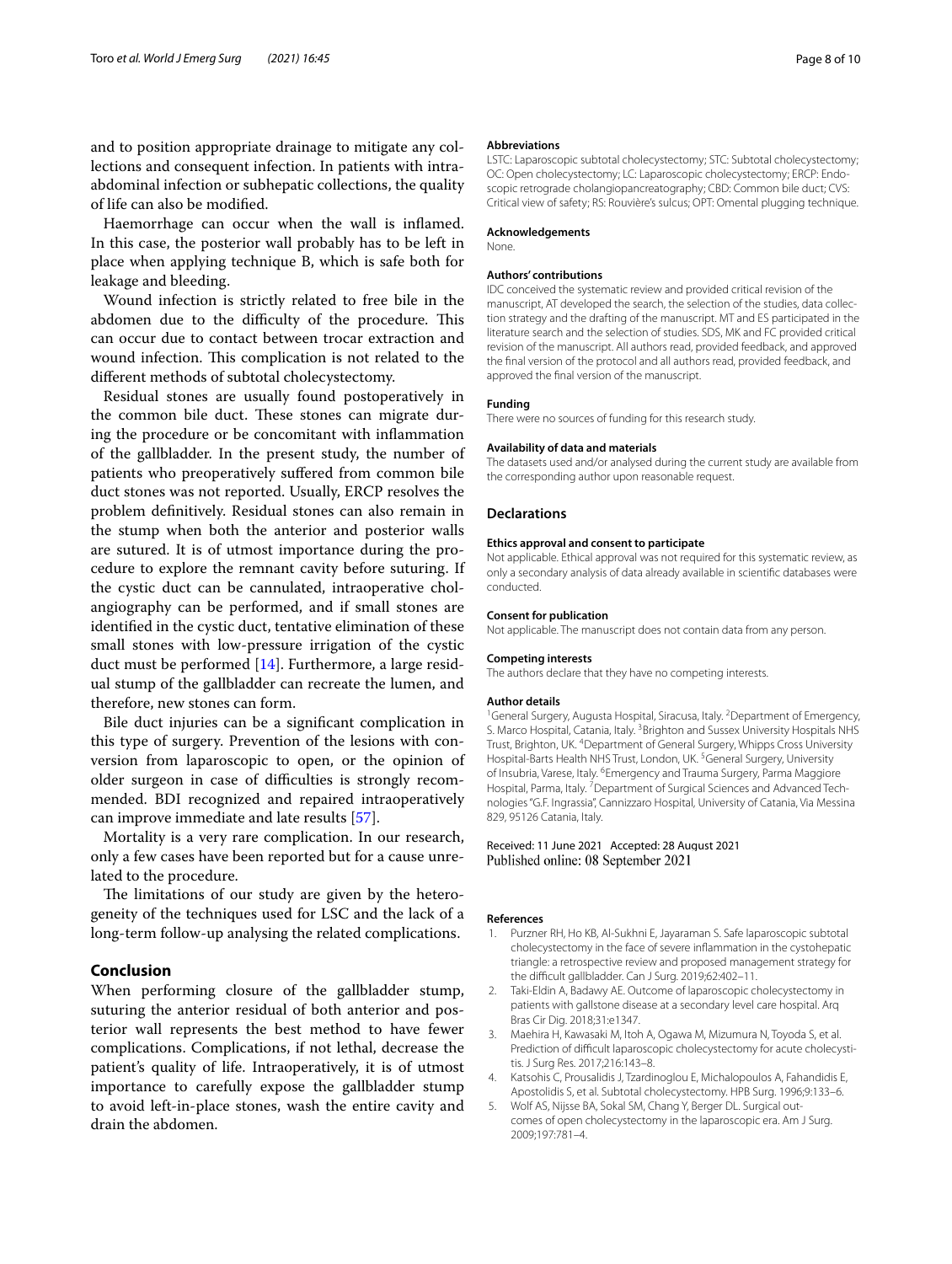- <span id="page-8-0"></span>6. Di Carlo I, Pulvirenti E, Toro A, Corsale G. Modifed subtotal cholecystectomy: results of a laparotomy procedure during the laparoscopic era. World J Surg. 2009;33:520–5.
- <span id="page-8-1"></span>7. Jeong IO, Kim JY, Choe YM, Choi SK, Heo YS, Lee KY, et al. Efficacy and feasibility of laparoscopic subtotal cholecystectomy for acute cholecystitis. Korean J Hepatobiliary Pancreat Surg. 2011;15:225–30.
- <span id="page-8-11"></span>8. Kulen F, Tihan D, Duman U, Bayam E, Zaim G. Laparoscopic partial cholecystectomy: a safe and efective alternative surgical technique in "Difcult Cholecystectomies." Ulus Cerrahi Derg. 2016;32:185–90.
- <span id="page-8-2"></span>9. Beldi G. Glättli A Laparoscopic subtotal cholecystectomy for severe cholecystitis. Surg Endosc. 2003;17:1437–79.
- <span id="page-8-3"></span>10. Özçınar B, Memişoğlu E, Gök AFK, Ağcaoğlu O, Yanar F, İlhan M, et al. Damage-control laparoscopic partial cholecystectomy with an endoscopic linear stapler. Turk J Surg. 2017;33:37–9.
- <span id="page-8-4"></span>11. Visser BC, Parks RW, Garden OJ. Open cholecystectomy in the laparoendoscopic era. Am J Surg. 2008;195:108–14.
- <span id="page-8-5"></span>12. Flum DR, Dellinger EP, Cheadle A, Chan L, Koepsell T. Intraoperative cholangiography and risk of common bile duct injury during cholecystectomy. JAMA. 2003;289:1639–44.
- <span id="page-8-6"></span>13. Liberati A, Altman DG, Tetzlaff J, Mulrow C, Gøtzsche PC, Ioannidis JP, et al. The PRISMA statement for reporting systematic reviews and meta-analyses of studies that evaluate healthcare interventions: explanation and elaboration. BMJ. 2009;339:b2700.
- <span id="page-8-7"></span>14. Abdelrahim WE, Elsiddig KE, Wahab AA, Saad M, Saeed H, Khalil EAG. Subtotal Laparoscopic cholecystectomy infuences the rate of conversion in patients with difficult laparoscopic cholecystectomy: case series. Ann Med Surg (Lond). 2017;19:19–22.
- <span id="page-8-8"></span>15. Dindo D, Demartines N, Clavien PA. Classifcation of surgical complications: a new proposal with evaluation in a cohort of 6336 patients and results of a survey. Ann Surg. 2004;240:205–13.
- <span id="page-8-9"></span>16. Michalowski K, Bornman PC, Krige JE, Gallagher PJ, Terblanche J. Laparoscopic subtotal cholecystectomy in patients with complicated acute cholecystitis or fbrosis. Br J Surg. 1998;85:904–6.
- <span id="page-8-22"></span>17. Ransom KJ. Laparoscopic management of acute cholecystitis with subtotal cholecystectomy. Am Surg. 1998;64:955–7.
- <span id="page-8-23"></span>18. Chowbey PK, Sharma A, Khullar R, Mann V, Baijal M, Vashistha A. Laparoscopic subtotal cholecystectomy: a review of 56 procedures. J Laparoendosc Adv Surg Tech A. 2000;10:31–4.
- <span id="page-8-24"></span>19. Sinha I, Smith ML, Safranek P, Dehn T, Booth M. Laparoscopic subtotal cholecystectomy without cystic duct ligation. Br J Surg. 2007;94:1527–9.
- <span id="page-8-25"></span>20. Horiuchi A, Watanabe Y, Doi T, Sato K, Yukumi S, Yoshida M, et al. Delayed laparoscopic subtotal cholecystectomy in acute cholecystitis with severe fbrotic adhesions. Surg Endosc. 2008;22:2720–3.
- <span id="page-8-26"></span>21. Philips JA, Lawes DA, Cook AJ, Arulampalam TH, Zaborsky A, Menzies D, et al. The use of laparoscopic subtotal cholecystectomy for complicated cholelithiasis. Surg Endosc. 2008;22:1697–700.
- <span id="page-8-27"></span>22. Hubert C, Annet L, van Beers BE, Gigot JF. The "inside approach of the gallbladder" is an alternative to the classic Calot's triangle dissection for a safe operation in severe cholecystitis. Surg Endosc. 2010;24:2626–32.
- <span id="page-8-28"></span>23. Kuwabara J, Watanabe Y, Kameoka K, Horiuchi A, Sato K, Yukumi S, et al. Usefulness of laparoscopic subtotal cholecystectomy with operative cholangiography for severe cholecystitis. Surg Today. 2014;44:462–5.
- <span id="page-8-29"></span>24. Harilingam MR, Shrestha AK, Basu S. Laparoscopic modifed subtotal cholecystectomy for difficult gall bladders: A single-centre experience. J Minim Access Surg. 2016;12:325–9.
- <span id="page-8-30"></span>25. Shin M, Choi N, Yoo Y, Kim Y, Kim S, Mun S. Clinical outcomes of subtotal cholecystectomy performed for difficult cholecystectomy. Ann Surg Treat Res. 2016;91:226–32.
- <span id="page-8-31"></span>26. Abdallah HS. Laparoscopic subtotal cholecystectomy for difficult acute calculous Cholecystitis. J Surg. 2017;5:111–7.
- <span id="page-8-32"></span>27. Matsumura T, Komatsu S, Komaya K, Ando K, Arikawa T, Ishiguro S, et al. Closure of the cystic duct orifce in laparoscopic subtotal cholecystectomy for severe cholecystitis. Asian J Endosc Surg. 2018;11:206–11.
- <span id="page-8-33"></span>28. Kohga A, Suzuki K, Okumura T, Yamashita K, Isogaki J, Kawabe A, et al. Does preoperative MRCP imaging predict risk for conversion to subtotal cholecystectomy in patients with acute cholecystitis? Surg Endosc. 2020. <https://doi.org/10.1007/s00464-020-08175-2>.
- <span id="page-8-10"></span>29. Slater M, Midya S, Booth M. Re-interventions and re-admissions in a 13-year series following use of laparoscopic subtotal cholecystectomy. J Minim Access Surg. 2021;17:28–31.
- <span id="page-8-12"></span>30. Sabour AF, Matsushima K, Love BE, Alicuben ET, Schellenberg MA, Inaba K, et al. Nationwide trends in the use of subtotal cholecystectomy for acute cholecystitis. Surgery. 2020;167:569–74.
- <span id="page-8-13"></span>31. Shimoda M, Udo R, Imasato R, Oshiro Y, Suzuki S. What are the risk factors of conversion from total chlecystectomy to bailout surgery? Surg Endosc. 2021;35:2206–10.
- <span id="page-8-14"></span>32. Nassar AHM, Zanati HE, Ng HJ, Khan KS, Wood C. Open conversion in laparoscopic cholecystectomy and bile duct exploration: subspecialisation safely reduces the conversion rates. Surg Endosc. 2021.
- <span id="page-8-15"></span>33. Kimura Y, Takada T, Strasberg SM, Pitt HA, Gouma DJ, Garden OJ, et al. TG13 current terminology, etiology, and epidemiology of acute cholangitis and cholecystitis. J Hepatobiliary Pancreat Sci. 2013;20:8–23.
- <span id="page-8-16"></span>34. Sugrue M, Sahebally SM, Ansaloni L, Zielinski MD. Grading operative fndings at laparoscopic cholecystectomy-a new scoring system. World J Emerg Surg. 2015;10:14.
- <span id="page-8-17"></span>35. Mayumi T, Okamoto K, Takada T, Strasberg SM, Solomkin JS, Schlossberg D, et al. Tokyo Guidelines 2018: management bundles for acute cholangitis and cholecystitis. J Hepatobiliary Pancreat Sci. 2018;25:96–100.
- 36. Strasberg SM. Biliary injury in laparoscopic surgery: part 2. Changing the culture of cholecystectomy. J Am Coll Surg. 2005;201:604–11.
- <span id="page-8-18"></span>37. van Dijk AH, Donkervoort SC, Lameris W, de Vries E, Eijsbouts QAJ, Vrouenraets BC, et al. Short and long-term outcomes after a reconstituting and fenestrating subtotal cholecystectomy. J Am Coll Surg. 2017;225:371–9.
- <span id="page-8-19"></span>38. Strasberg SM, Brunt LM. Rationale and use of the critical view of safety in laparoscopic cholecystectomy. J Am Coll Surg. 2010;211:132–8.
- <span id="page-8-20"></span>39. Hugh TB, Kelly MD, Mekisic A. Rouvière's sulcus: a useful landmark in laparoscopic cholecystectomy. Br J Surg. 1997;84:1253–4.
- <span id="page-8-21"></span>40. Phillips EH, Berci G, Carroll B, Daykhovsky L, Sackier J, Paz-Partlow M. The importance of intraoperative cholangiography during laparoscopic cholecystectomy. Am Surg. 1990;56:792–5.
- <span id="page-8-34"></span>41. Ishizawa T, Tamura S, Masuda K, Aoki T, Hasegawa K, Imamura H, et al. Intraoperative fuorescent cholangiography using indocyanine green: a biliary road map for safe surgery. J Am Coll Surg. 2009;208:e1-4.
- <span id="page-8-35"></span>42. Strasberg SM, Hertl M, Soper NJ. An analysis of the problem of biliary injury during laparoscopic cholecystectomy. J Am Coll Surg. 1995;180:101–25.
- <span id="page-8-36"></span>43. Dahmane R, Morjane A, Starc A. Anatomy and surgical relevance of Rouviere's sulcus. Sci World J. 2013;2013:254287.
- <span id="page-8-37"></span>44. Ladocsi LT, Benitez LD, Filippone DR, Nance FC. Intraoperative cholangiography in laparoscopic cholecystectomy: a review of 734 consecutive cases. Am Surg. 1997;63:150–6.
- <span id="page-8-38"></span>45. Aoki T, Murakami M, Yasuda D, Shimizu Y, Kusano T, Matsuda K, et al. Intraoperative fuorescent imaging using indocyanine green for liver mapping and cholangiography. J Hepatobiliary Pancreat Sci. 2010;17:590–4.
- <span id="page-8-39"></span>46. Dip F, Lo Menzo E, White KP, Rosenthal RJ. Does near-infrared fuorescent cholangiography with indocyanine green reduce bile duct injuries and conversions to open surgery during laparoscopic or robotic cholecystectomy? A meta-analysis. Surgery. 2021;169:859–67.
- <span id="page-8-40"></span>47. Dip FD, Asbun D, Rosales-Velderrain A, Lo Menzo E, Simpfendorfer CH, Szomstein S, Rosenthal RJ. Cost analysis and efectiveness comparing the routine use of intraoperative fuorescent cholangiography with fuoroscopic cholangiogram in patients undergoing laparoscopic cholecystectomy. Surg Endosc. 2014;28:1838–43.
- <span id="page-8-41"></span>48. Lelner AI. Partial cholecystectomy. Can Med Assoc J. 1950;63:54–6.
- <span id="page-8-42"></span>49. Bornman PC, Terblanche J. Subtotal cholecystectomy: for the difficult gallbladder in portal hypertension and cholecystitis. Surgery. 1985;98:1–6.
- <span id="page-8-43"></span>50. Strasberg SM, Pucci MJ, Brunt LM, Deziel DJ. Subtotal cholecystectomy- "Fenestrating" vs "Reconstituting" subtypes and the prevention of bile duct injury: definition of the optimal procedure in difficult operative conditions. J Am Coll Surg. 2016;222:89–96.
- <span id="page-8-44"></span>51. Subramaniasivam N, Ananthakrishnan N, Kate V, Smile R, Jagdish S, Srinivasan K. Partial cholecystectomy in elective and emergency gall bladder surgery in the high risk patients a viable and safe option in the era of laparoscopic surgery. Trop Gastroenterol. 1996;17:49–52.
- <span id="page-8-45"></span>52. Henneman D, da Costa DW, Vrouenraets BC, van Wagensveld BA, Lagarde SM. Laparoscopic partial cholecystectomy for the difficult gallbladder: a systematic review. Surg Endosc. 2013;27:351–8.
- <span id="page-8-46"></span>53. Yang J, He Z, Zhang S, Zhao X, Sun J, Mao Z. Implementation of a simplifed self-releasing biliary stent in choledocholithiasis: experience in 150 cases. Asian J Endosc Surg. 2020;13:195–9.